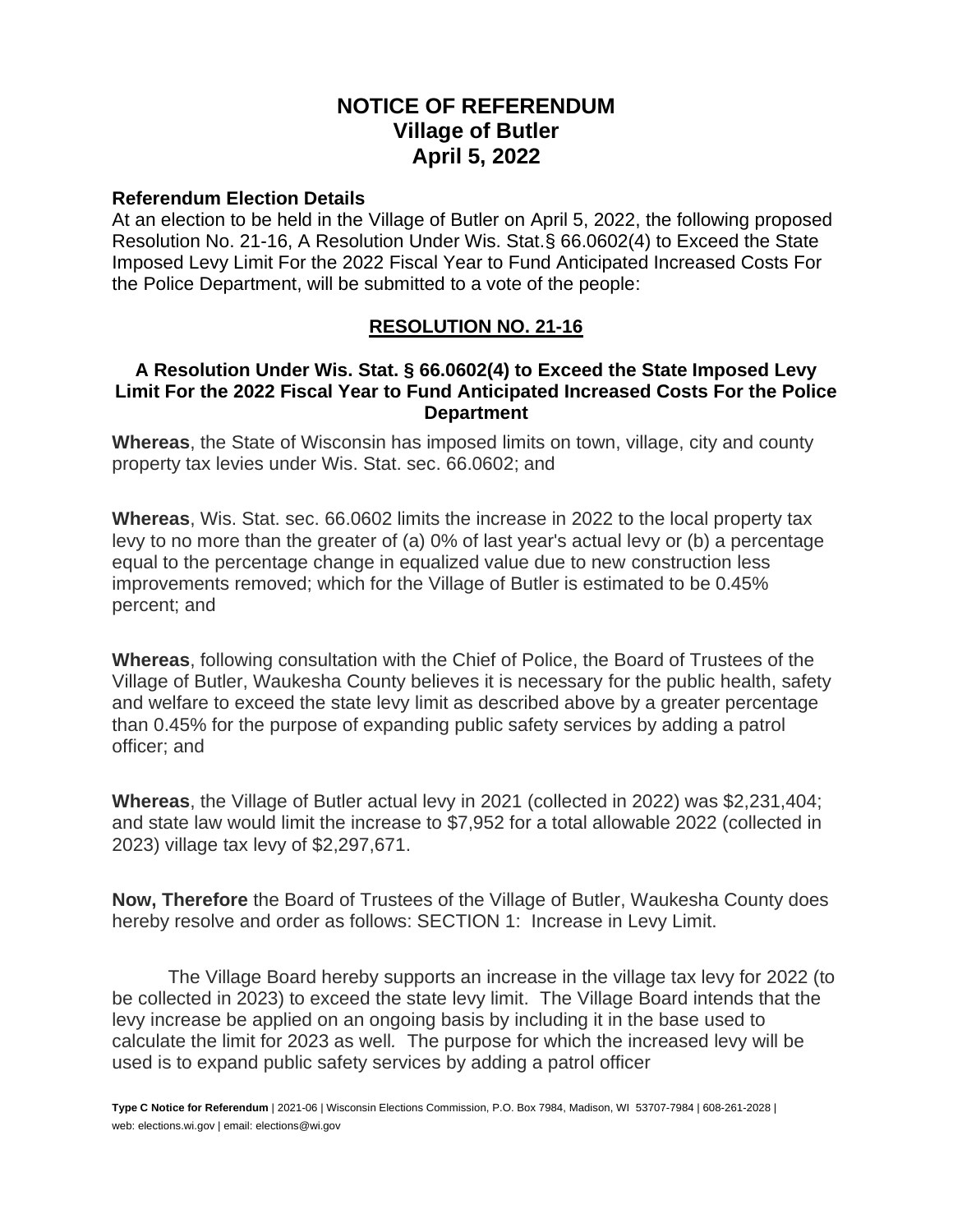The Village Board directs that the question of increasing the village tax levy for 2022 (to be collected in 2023) by 6.09% percent, which would increase the village levy by \$140,000 over the past year's levy, for a village tax levy of \$2,437,671*,* the increase to be used for purpose of expanding public safety services by adding a patrol officer be submitted to the electors in a referendum at the spring election to be held on April 5, 2022.

SECTION 2: Approval by Referendum.

This Resolution is subject to approval by a referendum held in accordance with Wis. Stat. § 66.0602(4). The Village Administrator/Clerk shall publish notices of the referendum as required under Section 66.0602(4) of the Wisconsin Statutes and the statutes referred to therein and shall take such other action as is required under Wisconsin law for submission of the referendum in the April 5, 2022 primary election on the following question:

**"Under state law, the increase in the levy of the Village of Butler for the tax to be imposed for the next fiscal year, 2022, is limited to 0.45%, which results in a levy of \$2,297,671. Shall the Village of Butler be allowed to exceed this limit and increase the levy for the next fiscal year, 2022, for the purpose of an additional Police Officer, by a total of 6.9%, which results in a levy of \$2,437,671 and, on an ongoing basis, include the increase of \$140,000 for each fiscal year going forward?"**

Within 14 days after the referendum the Village Administrator Clerk shall certify the results of the referendum to the Wisconsin Department of Revenue.

## SECTION 3: SEVERABILITY.

The several sections of this Resolution are declared to be severable. If any section or portion thereof shall be declared by a court of competent jurisdiction to be invalid, unlawful or unenforceable, such decision shall apply only to the specific section or portion thereof directly specified in the decision and shall not affect the validity of any other provisions, sections or portions thereof of the resolution. The remainder of the Resolution shall remain in full force and effect. Any other resolutions whose terms are in conflict with the provisions of this resolution are hereby repealed as to those terms that conflict.

## SECTION 4: EFFECTIVE DATE.

This Resolution shall take effect immediately upon passage and posting or publication as provided by law.

Adopted this 2nd day of November, 2021.

**Type C Notice for Referendum** | 2021-06 | Wisconsin Elections Commission, P.O. Box 7984, Madison, WI 53707-7984 | 608-261-2028 | web: elections.wi.gov | email: elections@wi.gov